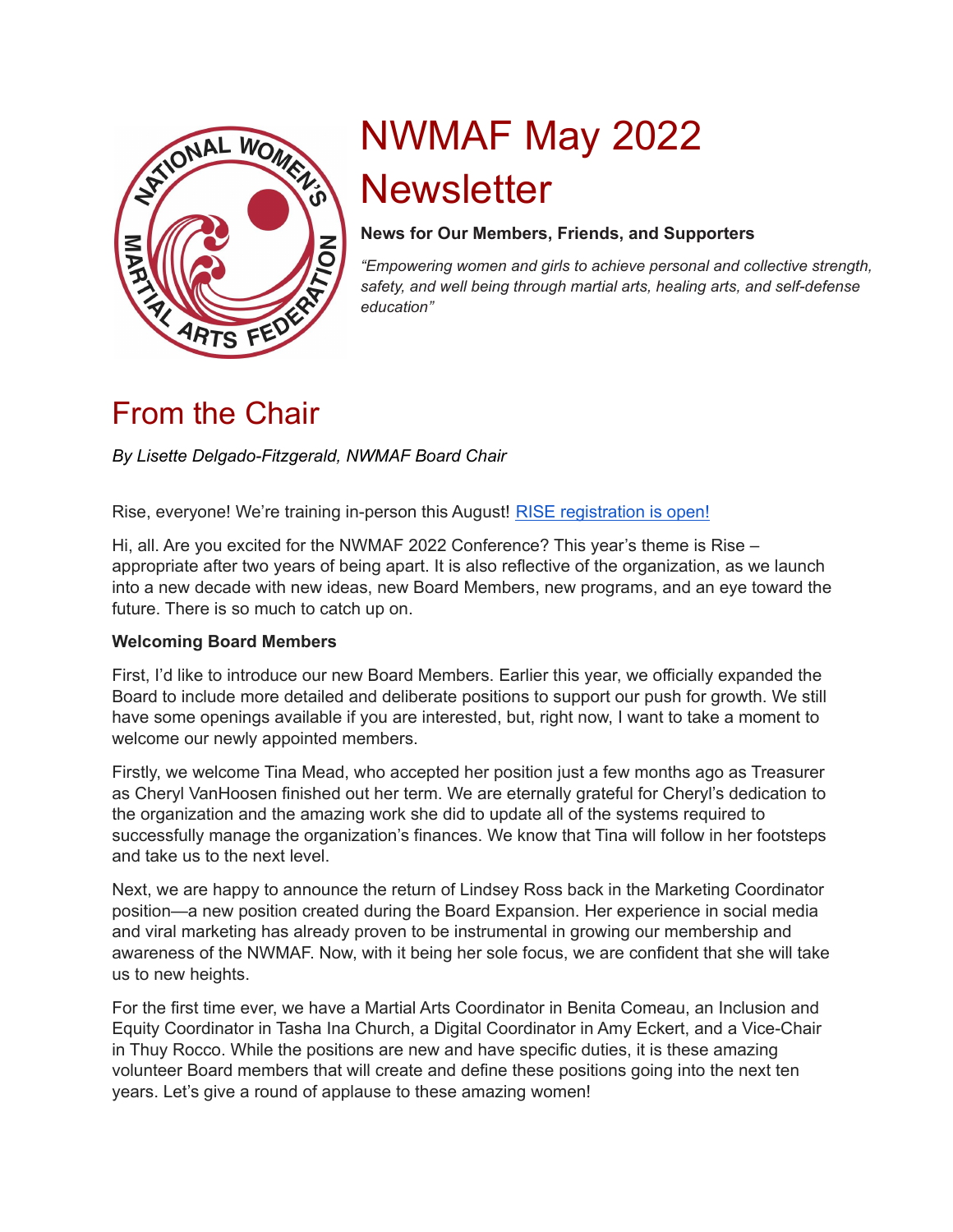We still have 3 positions open and in need of love. These are: Event Coordinator, as Natalie DeMaioribus steps down, Development Coordinator whose main goal is fundraising and sponsorships, and Healing Arts Coordinator. If you or someone you know are interested in any of these positions, please reach out to us as soon as possible. Your voice is a valuable resource in the shaping of the National Women's Martial Arts Federation's future.

#### **Rise! 2022 NWMAF Conference**

This year, we are happy to move back into in-person conferences. This year, we are headed to Daemen College in Buffalo, New York, from Aug 3<sup>rd</sup>-7<sup>th</sup>, and we hope to see you all [there](https://www.nwmaf-conference.org/event/rise-conference/).

We are planning a Youth Program for kids 13-17 years old, hosting the annual Self Defense Certification program on Wednesday the  $3<sup>rd</sup>$ , and finishing the Conference at the end of Super Saturday with a spectacular Closing Ceremony. We are planning additional social and specific networking times so that we can all get to know each other a little better, have time to meet those we have not had the chance to meet, and spend some down time playing games, chatting, and catching up.

We understand that there is a concern about Covid-19 safety. Daemen College has asked us to make it a Vaccine-Required event, so do not forget your vaxx cards as we cannot allow entry without them. For those with medical or religious exemptions, we will need a copy of your exemption. As an organization, we will be observing all Covid Safety requirements from the CDC.

Also, you can express your level of comfort as far as contact during training, whether open and free to work with everyone, only with your safety bubble, solo practice, or anything in-between. You know, we get to set our boundaries.

We are very excited about the work being done for this conference. There are many surprises planned, so don't miss it.

#### **Safe Sport Partnership**

This year, as a part of our return to in-person conferences and the addition of the official Youth Program, we are partnering with Safe Sport to provide Conference Instructor Safe Sport Certification prior to the conference and provide in-person Safe Sport training for all interested conference attendees.

We are also working to partner with Safe Sport and Team USA so that we can offer Athlete, Coaching, and Instructor Trainings and potentially other benefits to our member body, on an individual and affiliated school level. As the details of this partnership are finalized, we will make these resources available to you all. The health, safety, and well-being of all of our members and conference participants is foremost in our minds, and we are working hard to constantly improve our offering to that end.

There is so much more to talk about, so many things to share, but only a limited space to share them in. However, you can always keep up to date on our social media channels, by attending the open sections of our Board Meetings (held once per month), or by joining the Board or volunteering for committees. We invite you to help us make sure that the NWMAF continues to be a safe sanctuary for us and all future generations.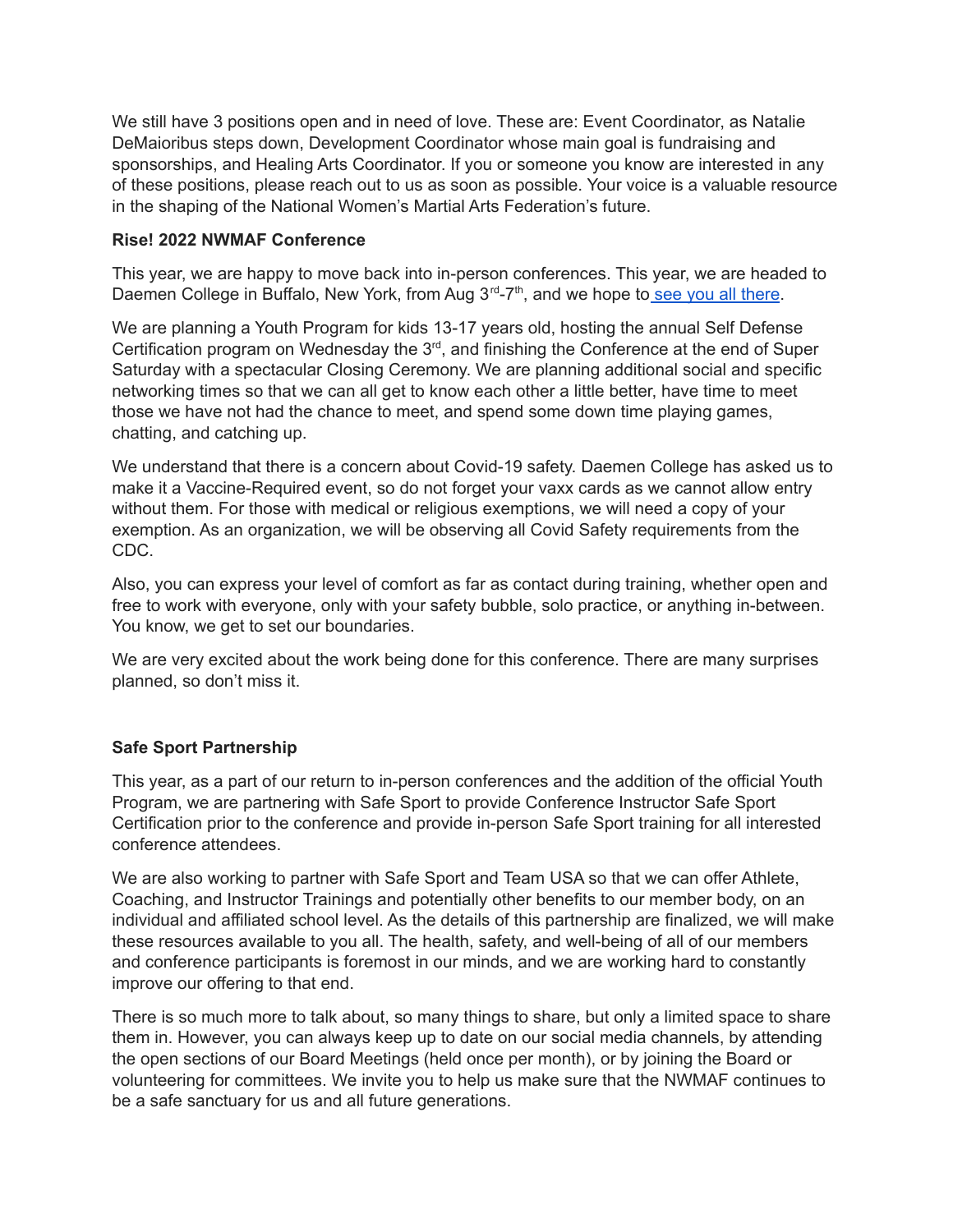In health,

L.

# News: Uzbekistan Rises! With the NWMAF

This year, the NWMAF is partnering with FHI360 and the U.S. Department of State in their Sports Diplomacy program to sponsor 12 women from Uzbekistan to obtain NWMAF Self Defense Certification and further education at the Rise! Conference.

The US Sports Diplomacy program selects candidates from underserved countries and areas around the world to come to the United States and attend conferences, special trainings, and certification programs in sports related fields. These candidates can then return to their countries and implement their learnings, elevating their own sports programs in areas such as cutting-edge training methodologies, safety, athlete well-being, and anti-abuse policies.

The NWMAF Rise! Conference has been selected for this group of amazing women and the competition for the 12 spots is fierce. The US Embassy in Uzbekistan has received hundreds of applications to obtain self defense certification.

An article and study published in 2021 noted, not only the troubling percentage of male respondents that are not opposed to domestic violence, but also the prevailing attitude that women should not divorce due to abuse, as it is preferable to save the marriage. In fact 64.4% of participants expressed that it was "worth preserving a marriage in the interest of the children."

We hope that this will be the first of many such collaborations with FHI360 and the Sports Diplomacy program with the State Department.

If you are interested in volunteering to help guide our Uzbekistani friends during the conference, please contact events@nwmaf.org. They will be attending with 4 interpreters and 2 FHI360 staff.

If you would like to help fund programs like these directly through the NWMAF, make a donation and earmark it for international/ domestic scholarship programs.

# Healing Arts Poll: Results

Thanks so much to everyone who completed the survey about the status of Healing Arts as a pillar of the Federation. We had 70 responses, with **66% voting to retain Healing Arts** as a pillar, represented in our logo, messaging, and programming. If Healing Arts is important to you, please consider running for the open Healing Arts Coordinator Board position--either as a full Board member or as a Volunteer At Large.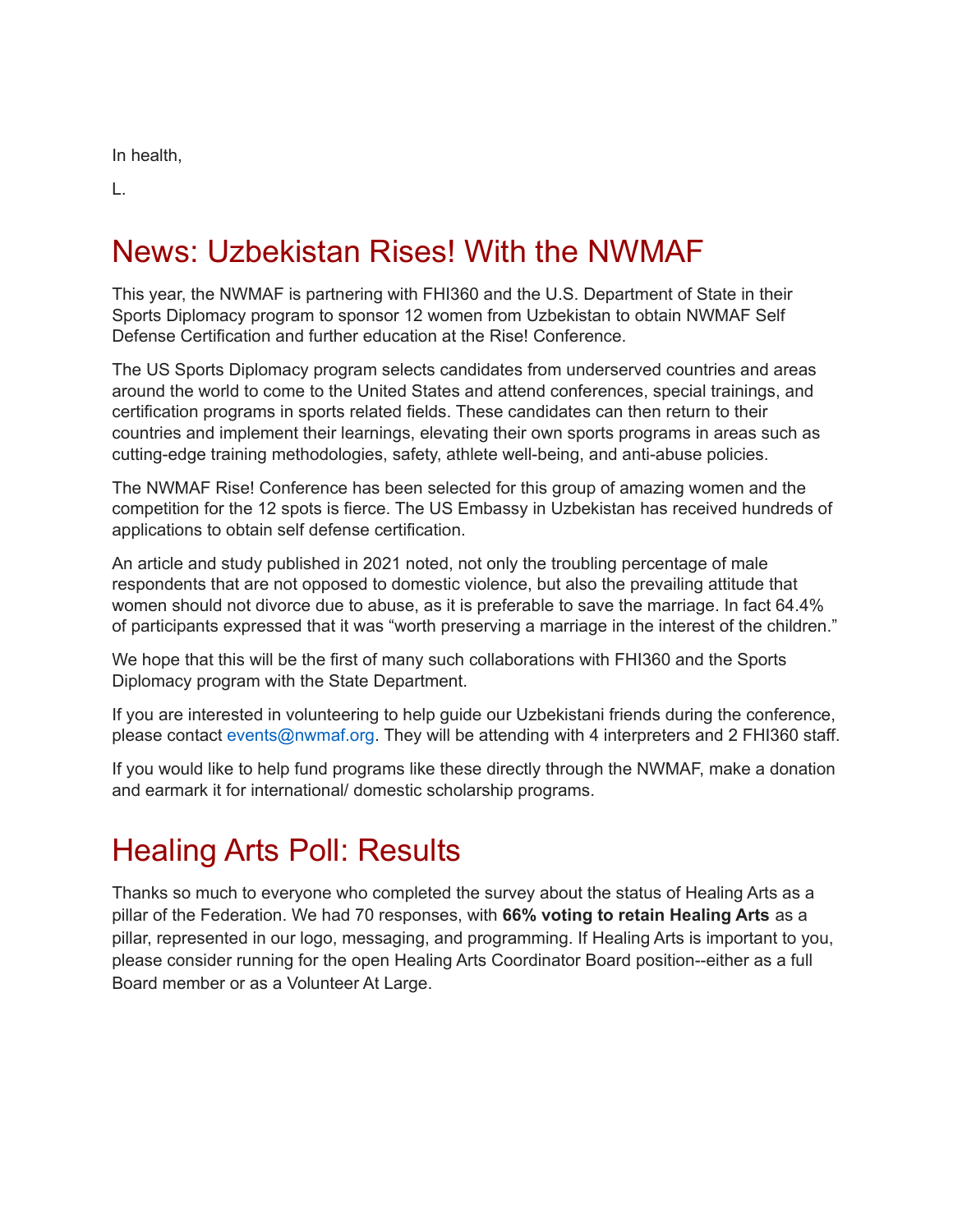# Rise 2022 Spotlight Presentations

For this year's conference, we have invited two very special guests. One is our invited marital arts guest, Michelle Manu, and one is our featured member, Thuy Rocco. These are two amazing warriors, whose stories, art and instruction will captivate, fascinate and inspire. They are not to be missed! Please read on to get a conference preview, and if you have been putting off doing your registration, now is the time to act!

#### <https://www.nwmaf-conference.org/rise-registration/>

For those who have already registered and/or volunteered to help, thank you so much! Having good early registration numbers helps us to prepare, and without volunteers this event could not happen.

Thuy Rocco is this year's featured member. Mrs. Thuy Rocco is the author of *The Last Surviving Child: A Memoir*, which contains short stories and poems about surviving as a child refugee from the Vietnam War.

She has spent 20 years teaching and training in foreign languages, English, cultural and diversity training; and is currently a consultant in technology and workflow management. She has been a student of Kung fu, Muay Thai, Tai Chi, and now is a 5th Dan master in Taekwondo through the Kukkiwon and the World Taekwondo organization.



Thuy and her husband founded a nonprofit: Taekwondo Anywhere, a 501(c)(3) non-profit organization utilizing Tae Kwon Do to promote health, fitness, and life skills to all socio-economic communities. She has been teaching and training in Taekwondo since 2006. You may learn more about Thuy at: <https://www.thuyrocco.com/>

This year's special invited martial arts guest is Kumu Michelle Manu. She is truly a martial legend and we are honored and thrilled to be hosting her virtually this year, and hopefully in-person in 2023! For those unfamiliar with Michelle, some of her accomplishments include:

- $-$  10<sup>th</sup> degree black belt and Kumu (teacher) of the rarely seen ancient Hawaiian Combat Art, Lua
- The only woman thus far to be given the designation of "Knight Commander" of the Royal Order of Kamehameha I
- 2016 Martial Arts History Museum Hall of Fame inductee for altering the course of history of martial arts
- Expert wood weapons maker
- Professional Polynesian Hula dancer and choreographer
- Juris Doctorate from George Washington University
- Senior executive leadership credentials from Harvard Business School

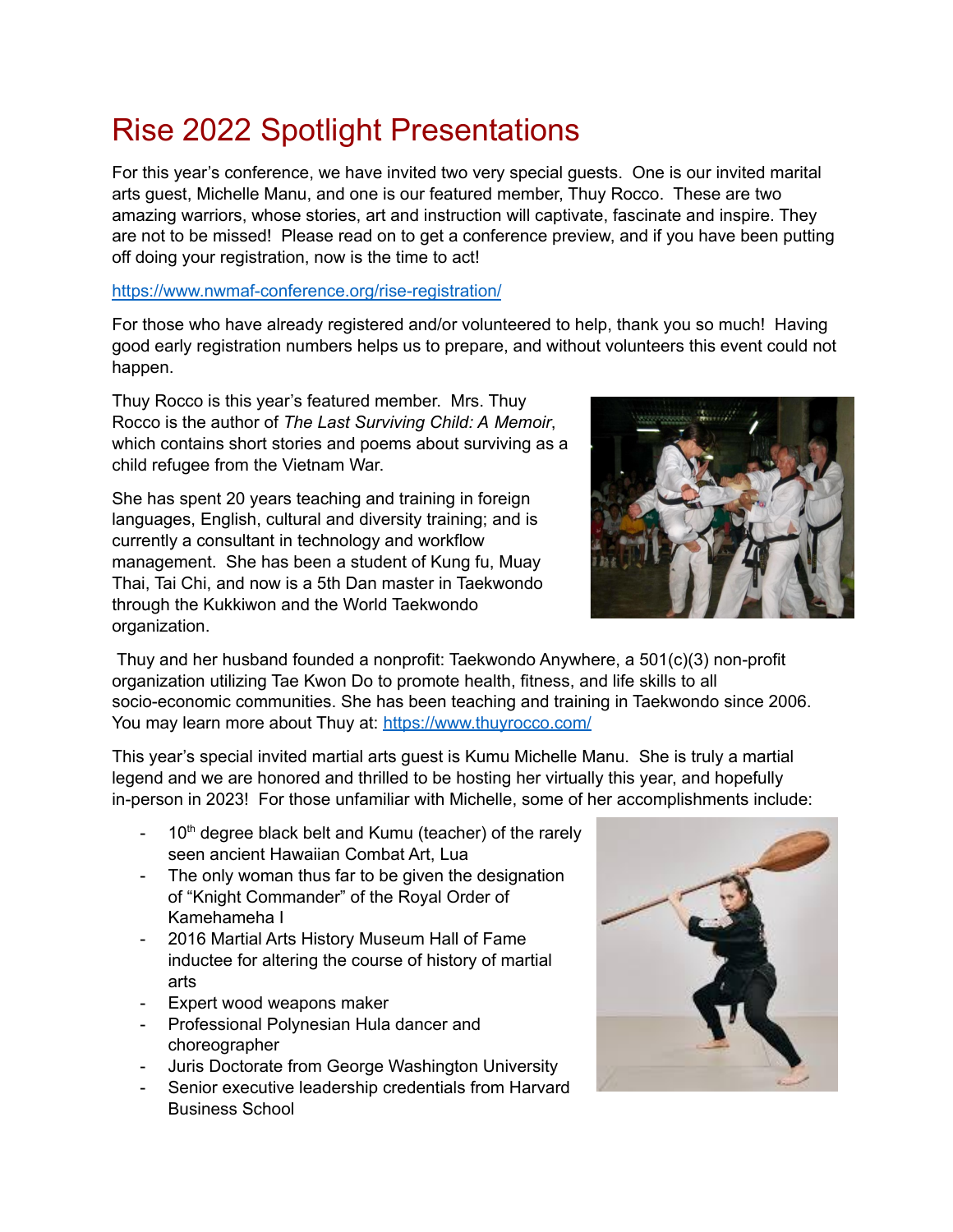- Master's in Metaphysical Science
- 2022 PhD Candidate

Michelle will be presenting her art, and participants will learn and move in both Ku (masculine/external/straight) and Hina (feminine/internal/waved) energies. This will include proper physical structure, and the cut off of and cooperation of one's upper and lower body. The Hawaiian Hula dance will be used to emulate animal and nature elements, which are converted into the battlefield martial and self-defense movements. Her class will prove that the "girls" activity of dance is actually an advantage as we accept our naturally nalu (wave) movements that are surreptitiously devastating when mastered.

You may read and watch more about Michelle at her website: <https://michellemanu.com/>

It is going to be an amazing time to re-connect and rise together, and I cannot wait to meet all of you in August!

*Benita Comeau*

*NWMAF Interim Events Coordinator & Martial Arts Coordinator*

# Member Submission

Ranking Up *A poem by Lindsey Ross*

#### **White**

The ultrasound of Gummy Bear, the baby I miscarried.

#### **Yellow**

Corn on the cob. I had braces and he cut the corn off the cob in front of his family. The man cared for me.

#### **Orange**

Madison's curly hair and those two-sizes-too-small shoes that lit up.

#### **Green**

Ireland, when he became the biggest man in the pub while defending me. He stood up to my brother and introduced me to the definition of a good man.

#### **Purple**

Margaritas we drank when we gave ourselves the permission to thrive in this life.

#### **Blue**

I sat on the toilet staring at that little blue cross. I was pregnant. I wanted that little blue cross to jump off the piss stick and choke the life out of me. How could I have let this happen? I wanted to die.

#### **Brown**